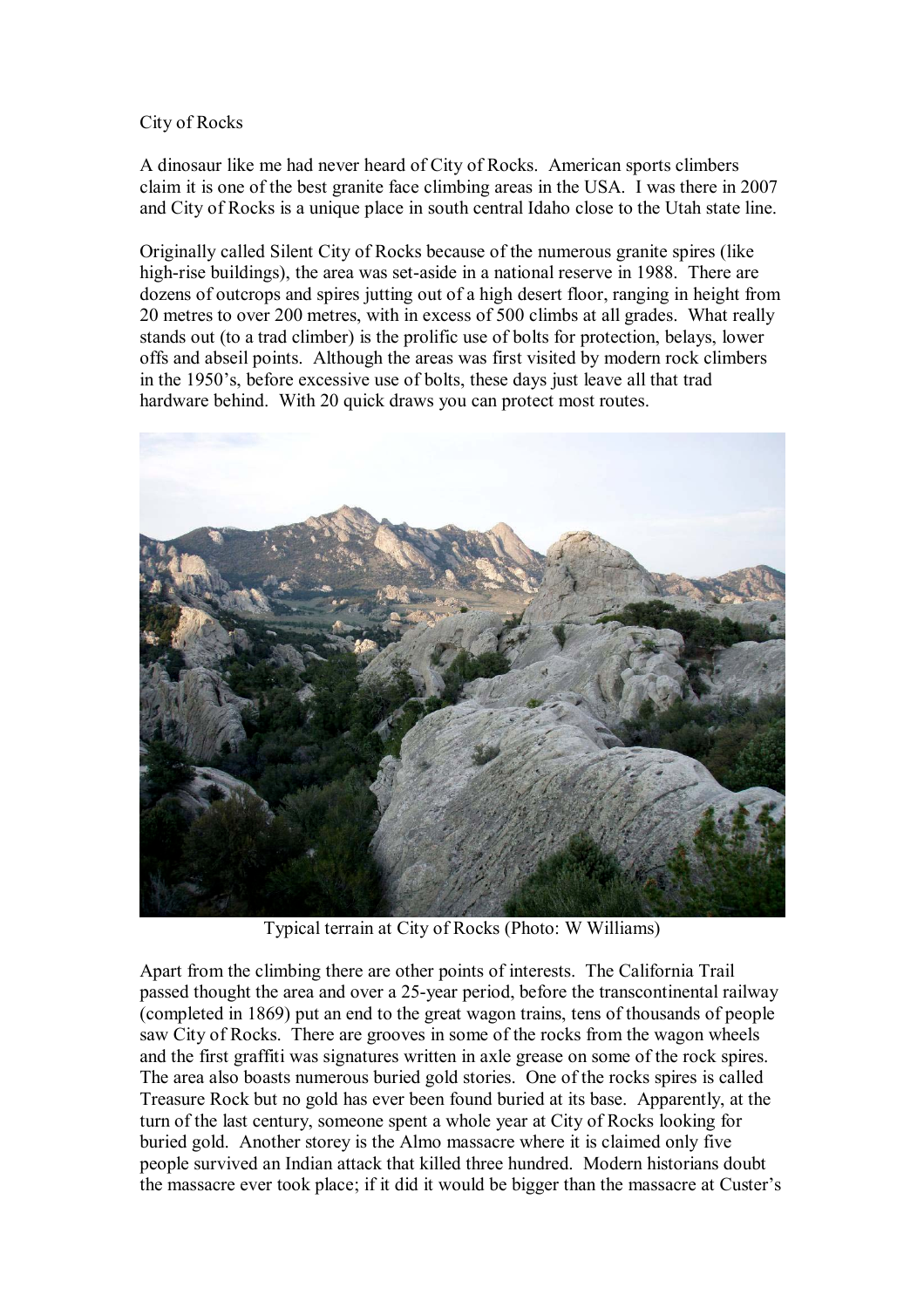last stand, but the locals are not prepared to let go of the story, which surfaced in the 1920's and is now thought to be an attempt to create tourist interest.

The geology and topography at City of Rocks are world class. Some of the rocks are the oldest in the USA and the weathering process, particularly case hardening, exfoliation and honeycomb (alveolar) weathering, has given some of the best finger jugs, flakes and pockets you could wish for.

Almo, a few kilometres away, is the closest town with a population of about 100. Its now a backwater compared to its heyday in the 1850's. There is bitumen through the town but dirt roads everywhere else. I think locals are counting on a climbing lead economic recovery. Even the ranger station sells climbing gear. Well they sell quick draws, slings and  $ATC$ 's, the sort of gear that is easily dropped  $-$  also a guidebook. The rangers actually support climbing and one has been instrumental in some of the overbolting (from a trad climbers perspective) evident on the routes. I bought a Tshirt from the ranger station that had a list of classic climbs and their grades screen printed on the back. While standing in a que in Australia I was asked what's the difference between 5.10a and 5.10c. Obviously  $(I$  thought), one's a hard climb and the other is too hard to climb.

Almo has a diner, gas station and store  $(1$  ve got the language down pat), an historic school and a few houses. The store is the oldest continuously operating store in Idaho. There is camping within the park but not a central camping ground like the Pines at Arapalies or Camp 4. Instead the camping sites are spread throughout the park so it's hard to judge just how many climbers are around. It's primitive camping and the only facility is a bar-b-que plate, sometimes a table and bench seats and a nearby pit toilet, but each toilet had a waterless hand cleaner dispenser  $-\alpha$  nice touch. Next to the diner at Almo there are three cabins, where we stayed, and more are slowly being built. The diner menu was limited to five types of burger and fries. Ok for a while and it was certainly better than doing our own cooking. Internet and mobile phones have not reached Almo.

We were there in August and it was hot with temperatures in the mid to high 30's. If it was a day for short climbs we took a break between 11am and 4pm then headed out again until about 8pm. The climbs we did seemed technically straightforward but were steep and strenuous and generally not typical of Booroomba climbing. Consulting my T-shirt I realised that we climbed some of the classics. Below are short descriptions of some ticks at Bumblie Rock at Inner City, which has a concentration of single pitch sport routes:

- Too Much Fun (5.8) has a tricky start for short people and is fabulous for its grade. A long climb with 15-18 bolt runners (I lost count after 10). The name says it all.
- NY's not the City  $(5.10a)$  is one of the classics. A single-pitch climb boasting wonderful finger jugs on a steep wall. There are 4 or 5 bolts but the first bolt is half way up the wall, which puts many climbers off a bit.
- An unusual climb was Mystery Bolter (5.9). Unusual because it was a friction climb requiring a cool head rather than strength. It's described as a scary lead and tough mental problem but I though it was well and truly tamed with 9 bolts.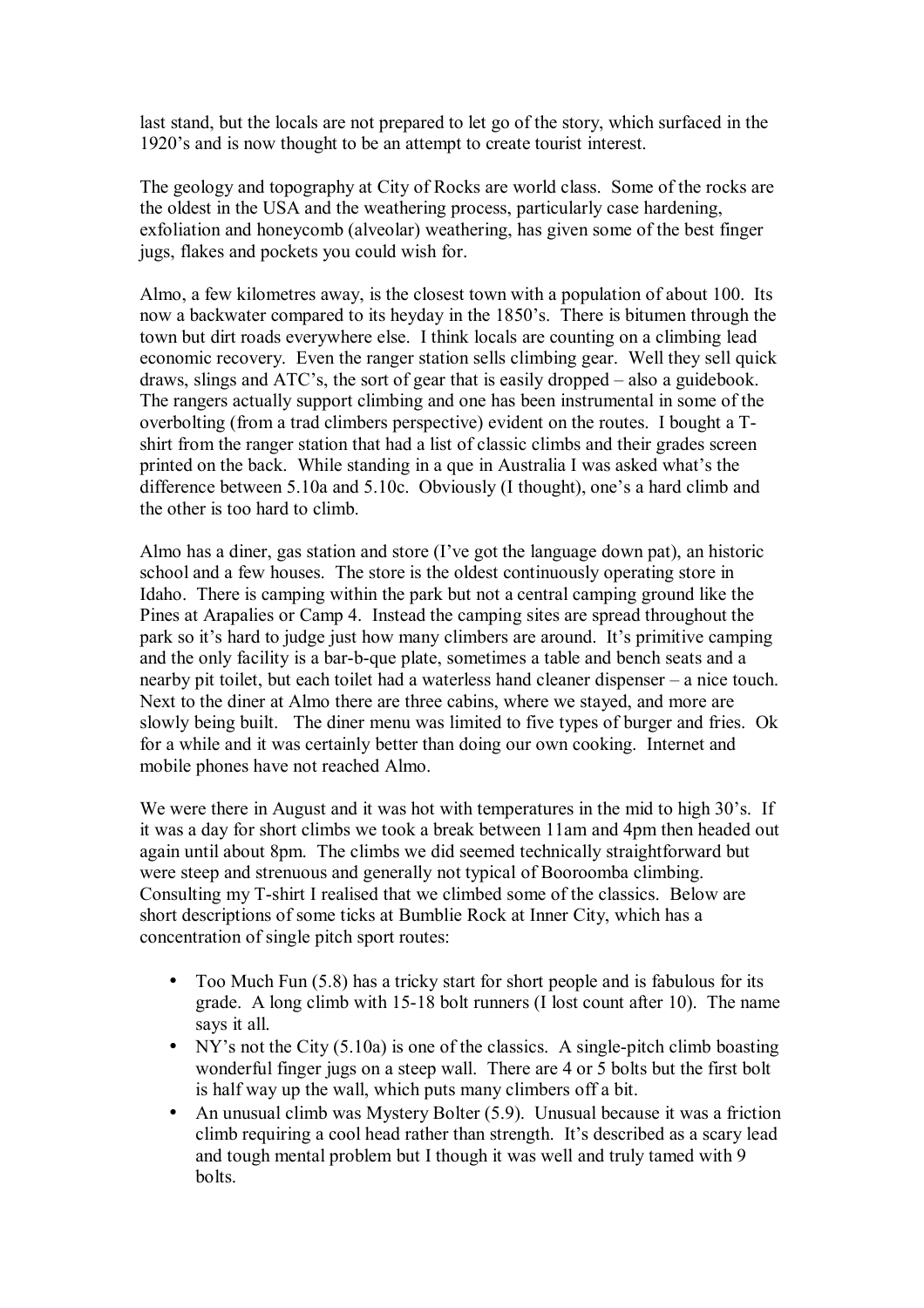

NY's not the City (I think)

A longer climb was Sinocranium (5.8) on Steinfell's Dome. Well protected, six pitches straight up the biggest face at City of Rocks. Most of the climb is 5.6 slabbing in a sea of granite – a great sensation. The crux ( $5<sup>th</sup>$  pitch) is steep, awkward and short and surprisingly the bolts runners are a metre apart. If you were out of your depth at the crux it could easily be aided.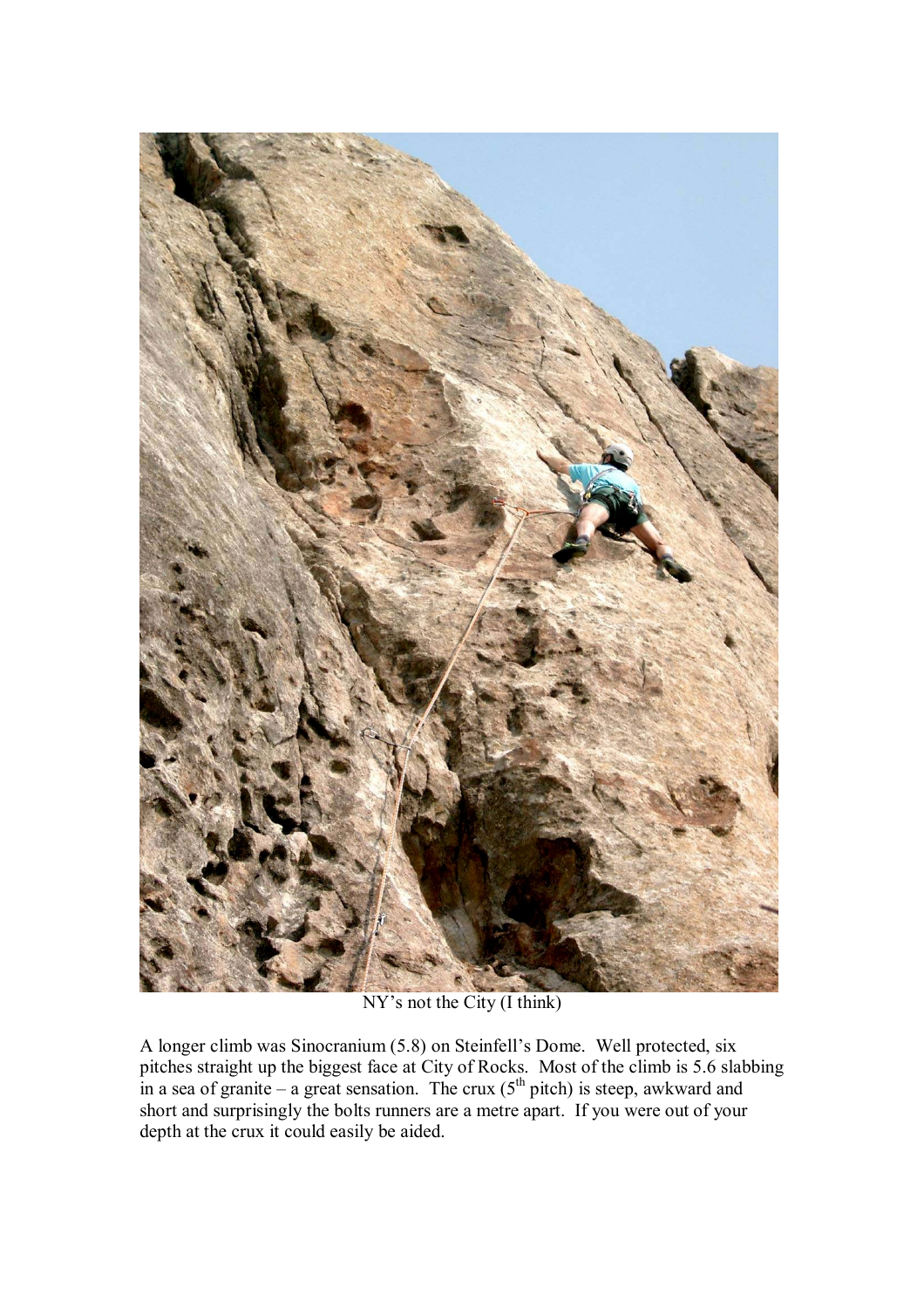The last climb we did was lost arrow spite, which looks like its namesake in Yosemite and is two pitches long. The original climb is now some 40 years old and is a slightly awkward 5.7. There are a few fixed pins and a couple of nuts are useful but the memorable part is the heart stopping 45 metre abseil back to the deck from a flat summit less than half the size of a squash court. With 44.5 metres free it's an interesting abseil to start.



Lost Arrow (Photo: W Williams)